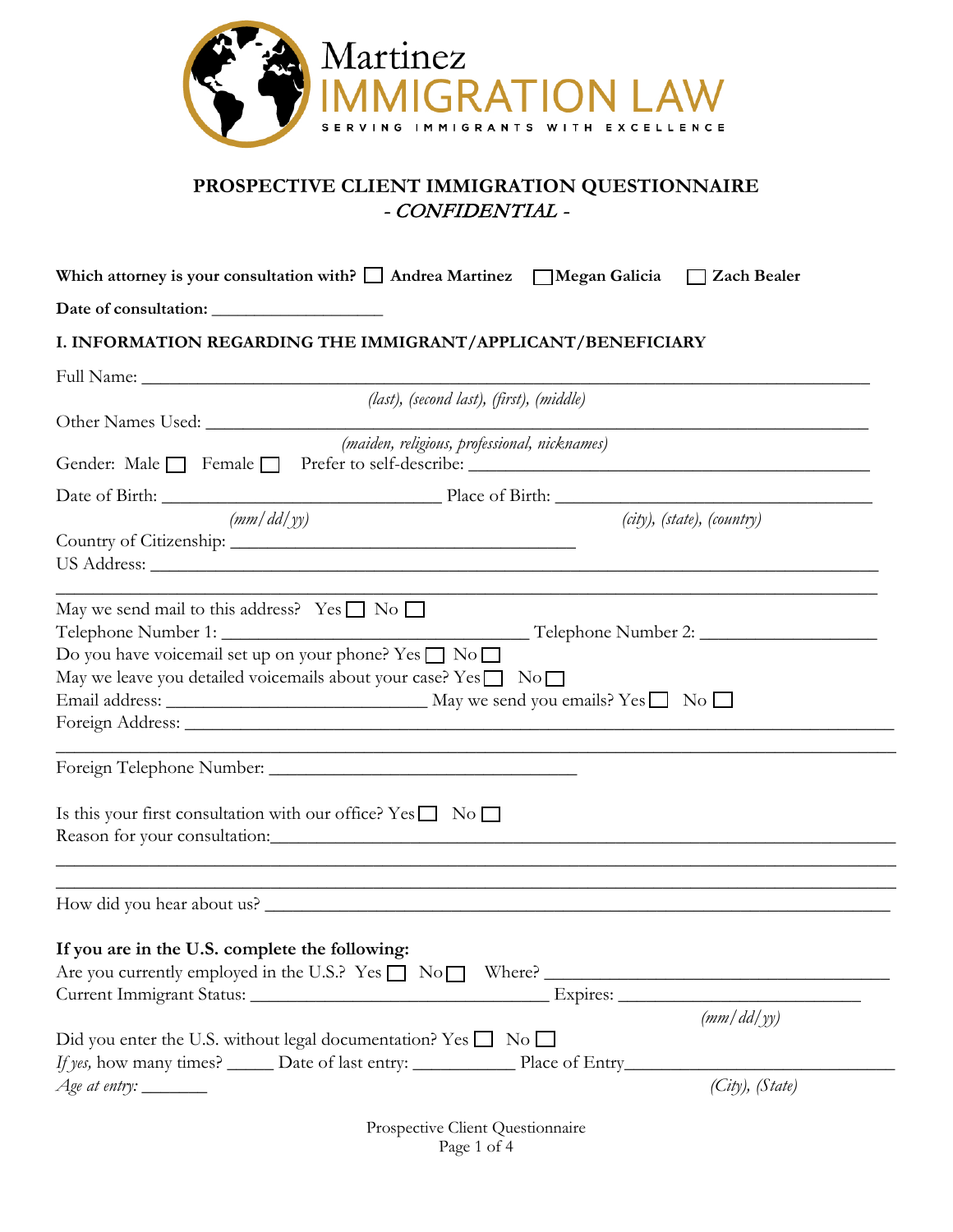### **Please list all your entries to the U.S., beginning with your first entry:**

|                  | Date of Entry | <b>Place of Entry</b> | <b>Immigrant Status at Entry</b> | Date of Departure<br>from U.S. |
|------------------|---------------|-----------------------|----------------------------------|--------------------------------|
| $\overline{1}$ . |               |                       |                                  |                                |
| <u>_</u>         |               |                       |                                  |                                |
| $\cdot$ .        |               |                       |                                  |                                |
| 4.               |               |                       |                                  |                                |
| J.               |               |                       |                                  |                                |

Are either of your parents U.S. Citizens?  $Yes \Box No \Box$ 

*If yes, in what year did they become a U.S. Citizen and how old were you?* \_\_\_\_\_\_\_\_\_\_\_\_\_\_\_\_\_\_\_\_\_\_\_\_\_\_\_\_\_\_\_\_\_\_\_\_\_\_\_

# **II. MARITAL INFORMATION**

| Circle your current marital status: single; married; living together, but not married by law; widow(er); |
|----------------------------------------------------------------------------------------------------------|
| divorced; separated                                                                                      |
| If married, list the name of your spouse:                                                                |

|                         |            | (last), (second last), (first), (middle)                                                                           |
|-------------------------|------------|--------------------------------------------------------------------------------------------------------------------|
|                         |            | Place of birth:                                                                                                    |
|                         | (mm/dd/vy) | $(city)$ , (province), (state), (country)                                                                          |
|                         |            |                                                                                                                    |
|                         |            | (mm/dd/vv)                                                                                                         |
| Place of marriage:      |            |                                                                                                                    |
| $\Box$ Other:           |            | Indicate the legal status of your spouse or partner: □ U.S. Citizen □ Legal Resident □ No Lawful Status            |
| complete the following: |            | If your spouse will be petitioning for you, do they have any criminal history? Yes $\Box$ No $\Box$ If yes, please |

### **Spouse's Criminal History**

|                          | Date | Reason | Location | <b>Outcome or Disposition</b> |
|--------------------------|------|--------|----------|-------------------------------|
| $\overline{\phantom{a}}$ |      |        |          |                               |
|                          |      |        |          |                               |
| $\cdot$ .                |      |        |          |                               |
| 4.                       |      |        |          |                               |
| ◡.                       |      |        |          |                               |

If your spouse is currently living abroad, will your spouse accompany you to the U.S.? Yes  $\square$  No  $\square$ 

| Have you been <u>previously</u> married? Yes $\Box$ No $\Box$                                                             |  |
|---------------------------------------------------------------------------------------------------------------------------|--|
| If yes, indicate the legal status of former spouse/ex-partner: $\Box$ U.S. Citizen $\Box$ Legal Resident $\Box$ No Lawful |  |
| Status $\Box$ Other:                                                                                                      |  |

Prospective Client Questionnaire Page 2 of 4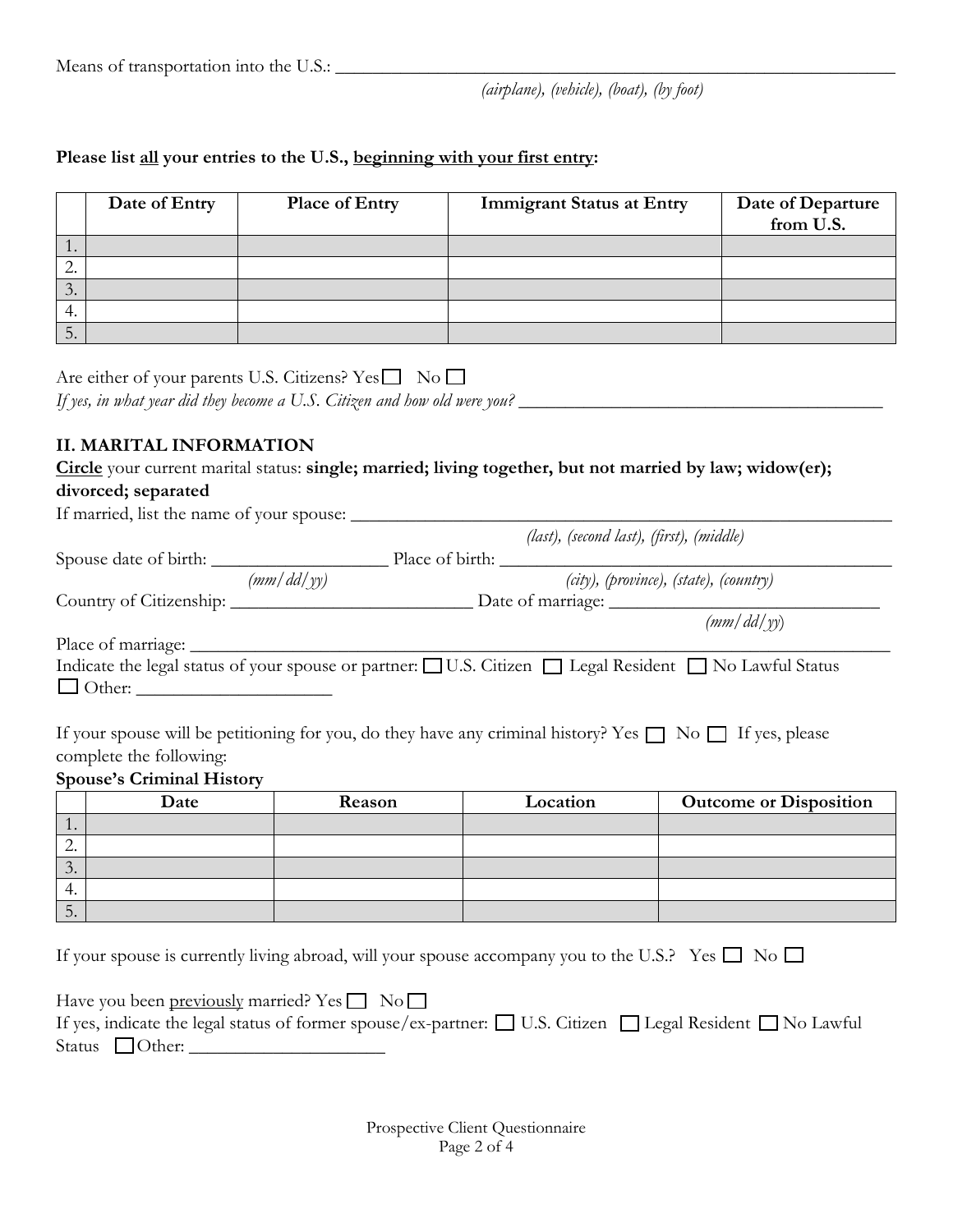Do you have a parent, spouse or child in active duty or veteran of the U.S Armed Forces? Yes  $\square$  No  $\square$ 

# **III. QUESTIONS RELATED TO IMMIGRATION**

| Have you faced persecution in your country? $Yes \Box No \Box$                                                                                  |
|-------------------------------------------------------------------------------------------------------------------------------------------------|
| Please explain the harm you have suffered as a result of your race, nationality, religion, political opinion, social group, sexual orientation, |
| family status, domestic violence, etc.                                                                                                          |

 $\_$  ,  $\_$  ,  $\_$  ,  $\_$  ,  $\_$  ,  $\_$  ,  $\_$  ,  $\_$  ,  $\_$  ,  $\_$  ,  $\_$  ,  $\_$  ,  $\_$  ,  $\_$  ,  $\_$  ,  $\_$  ,  $\_$  ,  $\_$  ,  $\_$  ,  $\_$  ,  $\_$  ,  $\_$  ,  $\_$  ,  $\_$  ,  $\_$  ,  $\_$  ,  $\_$  ,  $\_$  ,  $\_$  ,  $\_$  ,  $\_$  ,  $\_$  ,  $\_$  ,  $\_$  ,  $\_$  ,  $\_$  ,  $\_$  ,

| Has a U.S. citizen or permanent resident ever filed a family-based visa petition for you? Yes $\Box$ No $\Box$                                                                                                                                                                                                                                                                                                                                  |
|-------------------------------------------------------------------------------------------------------------------------------------------------------------------------------------------------------------------------------------------------------------------------------------------------------------------------------------------------------------------------------------------------------------------------------------------------|
| Has a family-based visa petition ever been filed for your parents when you were under 21 years of age? Yes <sup>1</sup> No <sup>1</sup>                                                                                                                                                                                                                                                                                                         |
| If yes to either above, please state when: _________________________Who submitted the petition?: _________                                                                                                                                                                                                                                                                                                                                      |
| Have you, your spouse, child, or parent been victim(s) of a violent crime within the U.S.? Yes $\Box$ No $\Box$                                                                                                                                                                                                                                                                                                                                 |
| If yes, was a police report filed? Yes $\Box$ No $\Box$ Do you have a copy of the police report? Yes $\Box$ No $\Box$                                                                                                                                                                                                                                                                                                                           |
| Have you been victim of domestic violence inside or outside the U.S.? Yes $\Box$ No $\Box$                                                                                                                                                                                                                                                                                                                                                      |
| If yes, indicate the legal status of your spouse, former spouse, partner, or ex-partner: $\Box$ U.S. Citizen $\Box$ Legal                                                                                                                                                                                                                                                                                                                       |
| Resident No Lawful Status Other:                                                                                                                                                                                                                                                                                                                                                                                                                |
| Have you ever been forced to work without pay? Yes $\Box$ No $\Box$                                                                                                                                                                                                                                                                                                                                                                             |
| Have you ever been forced to work to pay off a debt? Yes $\Box$ No $\Box$                                                                                                                                                                                                                                                                                                                                                                       |
| Have you ever been forced to have sex or perform sexual acts? Yes □ No □                                                                                                                                                                                                                                                                                                                                                                        |
| Have you or any of your immediate family members been victim(s) of human trafficking? Yes $\Box$ No $\Box$                                                                                                                                                                                                                                                                                                                                      |
| <b>IV. GROUNDS OF EXCLUSION</b>                                                                                                                                                                                                                                                                                                                                                                                                                 |
| Have you ever entered the U.S. without permission? Yes $\Box$ No $\Box$<br>Have you ever presented false documents to enter the U.S? (For example, a green card or birth certificate) Yes $\Box$ No $\Box$<br>Have you ever claimed to be a U.S. citizen or unlawfully voted in a U.S. election? Yes $\Box$ No $\Box$<br>Have you ever been detained by U.S. immigration officials or attended a U.S. court hearing? Yes $\square$ No $\square$ |
| $Date(s)$ of detention or court hearing(s): $\angle$                                                                                                                                                                                                                                                                                                                                                                                            |
| Do you have a future hearing at an immigration court? Yes $\square$ No $\square$                                                                                                                                                                                                                                                                                                                                                                |
| If so, when is your next hearing date? $\_\_$<br>Have you ever been arrested or detained by the police in any country in the world, including the US? Yes no                                                                                                                                                                                                                                                                                    |
| $Reason(s): \_$                                                                                                                                                                                                                                                                                                                                                                                                                                 |
| Have you ever helped, supported, or paid for another person to enter the U.S. unlawfully (including your own                                                                                                                                                                                                                                                                                                                                    |
| children/family members)? $Yes \Box No \Box$                                                                                                                                                                                                                                                                                                                                                                                                    |

# **Criminal History (including traffic violations):**

|                          | Date | Reason | Location | <b>Outcome or Disposition</b> |
|--------------------------|------|--------|----------|-------------------------------|
| $\overline{\phantom{a}}$ |      |        |          |                               |
| <u>L.</u>                |      |        |          |                               |
| $\cup$ .                 |      |        |          |                               |
| 4.                       |      |        |          |                               |
| $\bm{\mathcal{C}}$ .     |      |        |          |                               |

# **V. LIST YOUR PARENTS & CHILDREN (INCLUDING STEP-CHILDREN):**

| Name          | Relationship | Date of | City,                      | Are They | <b>Immigration Status</b> |
|---------------|--------------|---------|----------------------------|----------|---------------------------|
| (First, Last) |              | Birth   | State/Province,   Applying |          |                           |
|               |              |         | Country of                 | with     |                           |
|               |              |         | <b>Birth</b>               | You?     |                           |